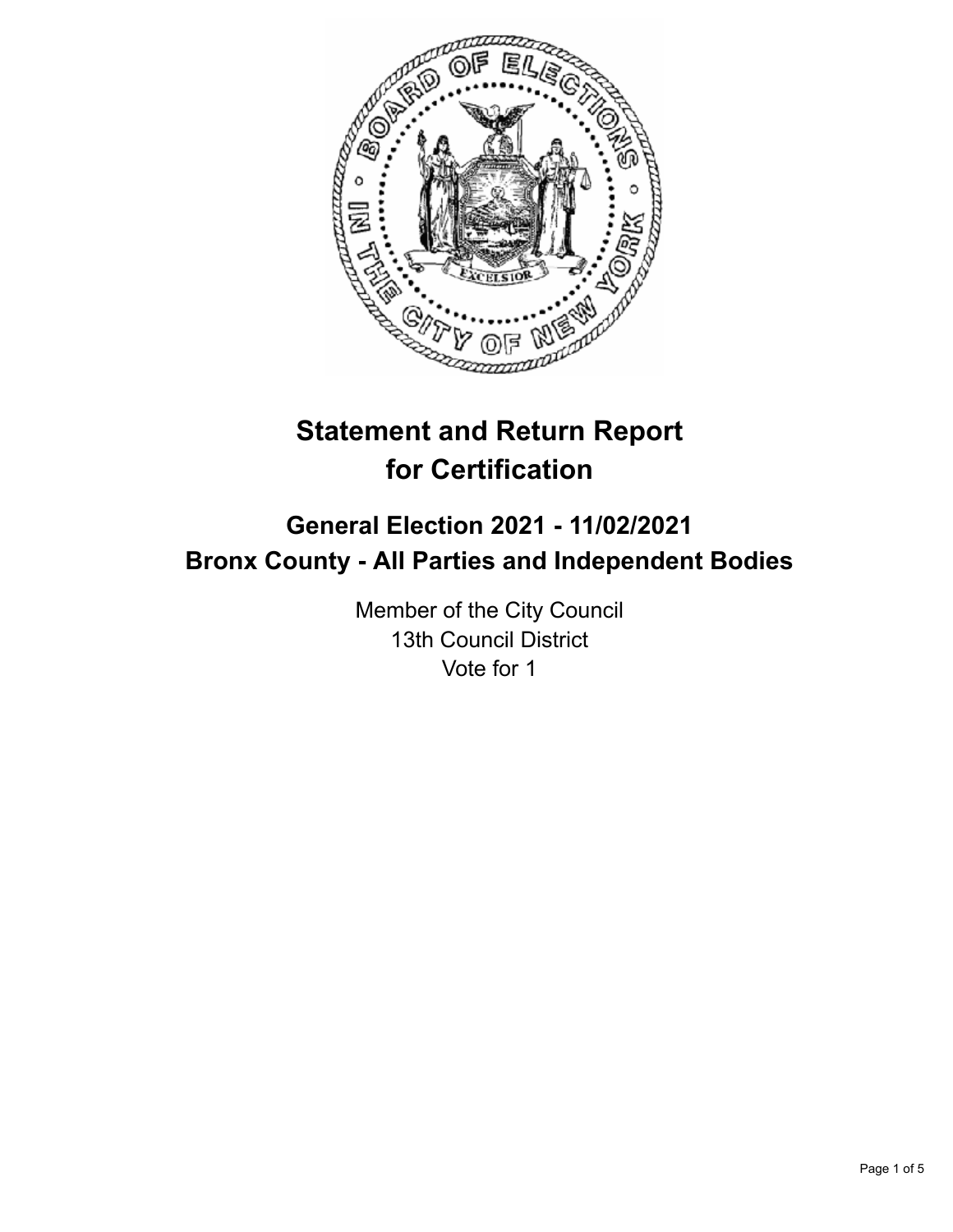

### **Assembly District 80**

| <b>PUBLIC COUNTER</b>                                    | 6,729          |
|----------------------------------------------------------|----------------|
| <b>MANUALLY COUNTED EMERGENCY</b>                        | 0              |
| <b>ABSENTEE / MILITARY</b>                               | 485            |
| <b>AFFIDAVIT</b>                                         | 32             |
| <b>Total Ballots</b>                                     | 7,246          |
| Less - Inapplicable Federal/Special Presidential Ballots | 0              |
| <b>Total Applicable Ballots</b>                          | 7,246          |
| MARJORIE VELAZQUEZ (DEMOCRATIC)                          | 4,415          |
| ALEKSANDER MICI (REPUBLICAN)                             | 2,181          |
| BERNIE SANDERS (WRITE-IN)                                | 1              |
| CHRISTIAN AMATO (WRITE-IN)                               | 3              |
| DALIA VIERA GONZALEZ (WRITE-IN)                          | $\overline{2}$ |
| ERIC DINOWITZ (WRITE-IN)                                 | 1              |
| IVONNE HERERRA (WRITE-IN)                                | 1              |
| JOHN C WILLIAMS (WRITE-IN)                               | 1              |
| JOSEPH VILLA (WRITE-IN)                                  | 1              |
| MARC GJONAJ (WRITE-IN)                                   | $\overline{2}$ |
| MICHELE TORIONI (WRITE-IN)                               | $\overline{2}$ |
| UNATTRIBUTABLE WRITE-IN (WRITE-IN)                       | 4              |
| <b>Total Votes</b>                                       | 6,614          |
| Unrecorded                                               | 632            |

**Assembly District 82**

| <b>PUBLIC COUNTER</b>                                    | 11,674         |
|----------------------------------------------------------|----------------|
| <b>MANUALLY COUNTED EMERGENCY</b>                        | 0              |
| <b>ABSENTEE / MILITARY</b>                               | 604            |
| <b>AFFIDAVIT</b>                                         | 79             |
| <b>Total Ballots</b>                                     | 12,357         |
| Less - Inapplicable Federal/Special Presidential Ballots | 0              |
| <b>Total Applicable Ballots</b>                          | 12,357         |
| MARJORIE VELAZQUEZ (DEMOCRATIC)                          | 5,741          |
| ALEKSANDER MICI (REPUBLICAN)                             | 5,690          |
| <b>BRANDON SINGH (WRITE-IN)</b>                          | 1              |
| CHRISTINA PEREZ (WRITE-IN)                               | $\overline{2}$ |
| CINDY LOMANARO (WRITE-IN)                                | 1              |
| EGIDIO SEMENTILLI (WRITE-IN)                             | 1              |
| ERIC DINOWITZ (WRITE-IN)                                 | $\overline{2}$ |
| IRENE ESTRADA (WRITE-IN)                                 | 1              |
| JEFF LYNCH (WRITE-IN)                                    | 1              |
| JOHN DOYLE (WRITE-IN)                                    | 1              |
| JOHN PEREZ (WRITE-IN)                                    | 1              |
| JOSEPH DELIHRIS (WRITE-IN)                               | 1              |
| THOMAS DIMURO (WRITE-IN)                                 | 1              |
| UNATTRIBUTABLE WRITE-IN (WRITE-IN)                       | 10             |
| <b>Total Votes</b>                                       | 11,454         |
| Unrecorded                                               | 903            |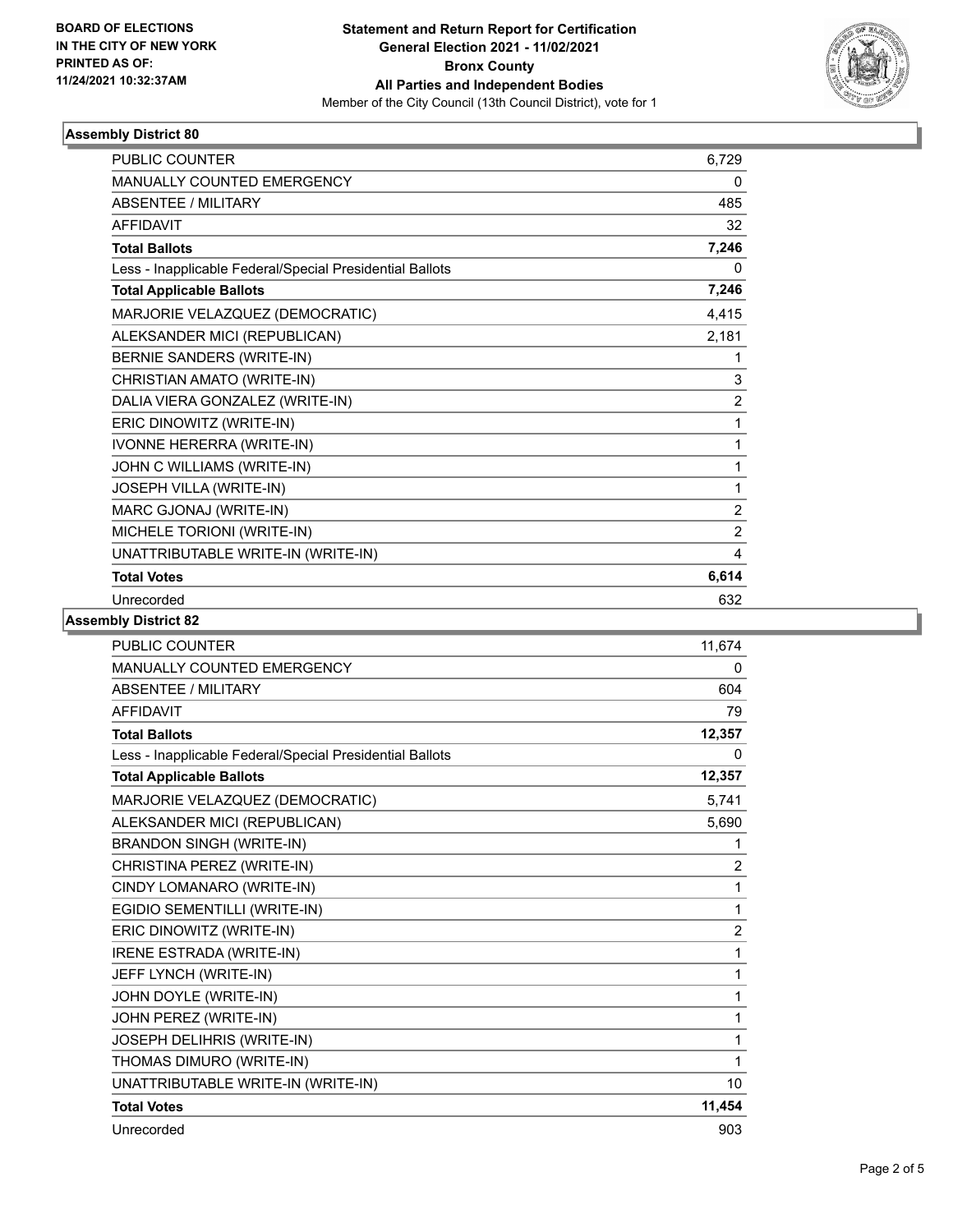

### **Assembly District 83**

| PUBLIC COUNTER                                           | 0        |
|----------------------------------------------------------|----------|
| <b>MANUALLY COUNTED EMERGENCY</b>                        | 0        |
| ABSENTEE / MILITARY                                      | 0        |
| AFFIDAVIT                                                | 0        |
| <b>Total Ballots</b>                                     | 0        |
| Less - Inapplicable Federal/Special Presidential Ballots | $\Omega$ |
| <b>Total Applicable Ballots</b>                          | 0        |
| MARJORIE VELAZQUEZ (DEMOCRATIC)                          | 0        |
| ALEKSANDER MICI (REPUBLICAN)                             | $\Omega$ |
| <b>Total Votes</b>                                       | 0        |
|                                                          |          |

### **Assembly District 87**

| <b>PUBLIC COUNTER</b>                                    | 62       |
|----------------------------------------------------------|----------|
| MANUALLY COUNTED EMERGENCY                               | 0        |
| ABSENTEE / MILITARY                                      |          |
| AFFIDAVIT                                                | 2        |
| <b>Total Ballots</b>                                     | 71       |
| Less - Inapplicable Federal/Special Presidential Ballots | $\Omega$ |
| <b>Total Applicable Ballots</b>                          | 71       |
| MARJORIE VELAZQUEZ (DEMOCRATIC)                          | 45       |
| ALEKSANDER MICI (REPUBLICAN)                             | 22       |
| <b>Total Votes</b>                                       | 67       |
| Unrecorded                                               | 4        |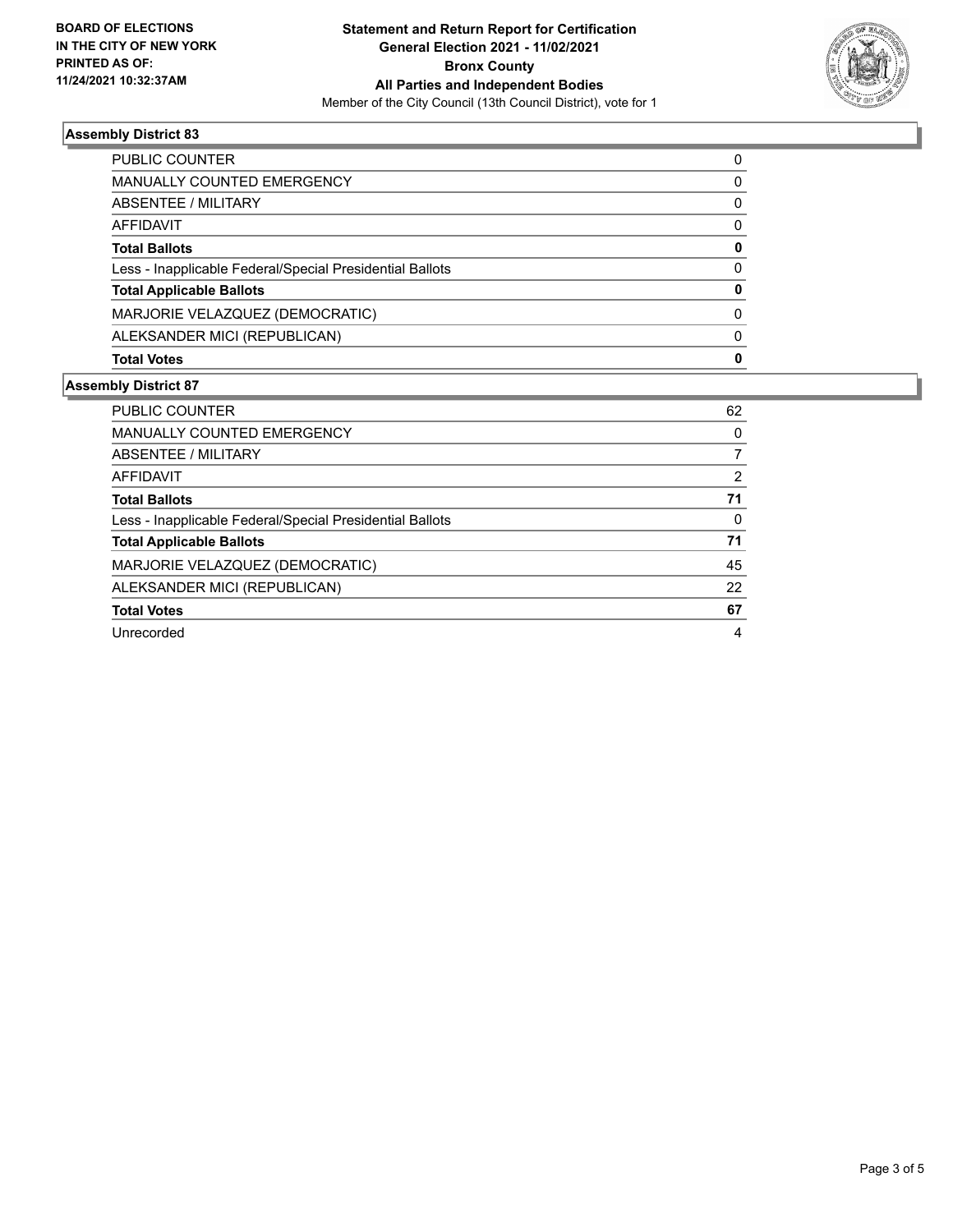

### **Total for Member of the City Council (13th Council District) - Bronx County**

| PUBLIC COUNTER                                           | 18,465                  |
|----------------------------------------------------------|-------------------------|
| <b>MANUALLY COUNTED EMERGENCY</b>                        | 0                       |
| <b>ABSENTEE / MILITARY</b>                               | 1,096                   |
| <b>AFFIDAVIT</b>                                         | 113                     |
| <b>Total Ballots</b>                                     | 19,674                  |
| Less - Inapplicable Federal/Special Presidential Ballots | 0                       |
| <b>Total Applicable Ballots</b>                          | 19,674                  |
| MARJORIE VELAZQUEZ (DEMOCRATIC)                          | 10,201                  |
| ALEKSANDER MICI (REPUBLICAN)                             | 7,893                   |
| <b>BERNIE SANDERS (WRITE-IN)</b>                         | 1                       |
| <b>BRANDON SINGH (WRITE-IN)</b>                          | 1                       |
| CHRISTIAN AMATO (WRITE-IN)                               | 3                       |
| CHRISTINA PEREZ (WRITE-IN)                               | $\overline{\mathbf{c}}$ |
| CINDY LOMANARO (WRITE-IN)                                | 1                       |
| DALIA VIERA GONZALEZ (WRITE-IN)                          | $\overline{\mathbf{c}}$ |
| EGIDIO SEMENTILLI (WRITE-IN)                             | 1                       |
| ERIC DINOWITZ (WRITE-IN)                                 | 3                       |
| IRENE ESTRADA (WRITE-IN)                                 | 1                       |
| IVONNE HERERRA (WRITE-IN)                                | 1                       |
| JEFF LYNCH (WRITE-IN)                                    | 1                       |
| JOHN C WILLIAMS (WRITE-IN)                               | 1                       |
| JOHN DOYLE (WRITE-IN)                                    | 1                       |
| JOHN PEREZ (WRITE-IN)                                    | 1                       |
| JOSEPH DELIHRIS (WRITE-IN)                               | 1                       |
| <b>JOSEPH VILLA (WRITE-IN)</b>                           | 1                       |
| MARC GJONAJ (WRITE-IN)                                   | 2                       |
| MICHELE TORIONI (WRITE-IN)                               | $\overline{c}$          |
| THOMAS DIMURO (WRITE-IN)                                 | 1                       |
| UNATTRIBUTABLE WRITE-IN (WRITE-IN)                       | 14                      |
| <b>Total Votes</b>                                       | 18,135                  |
| Unrecorded                                               | 1,539                   |